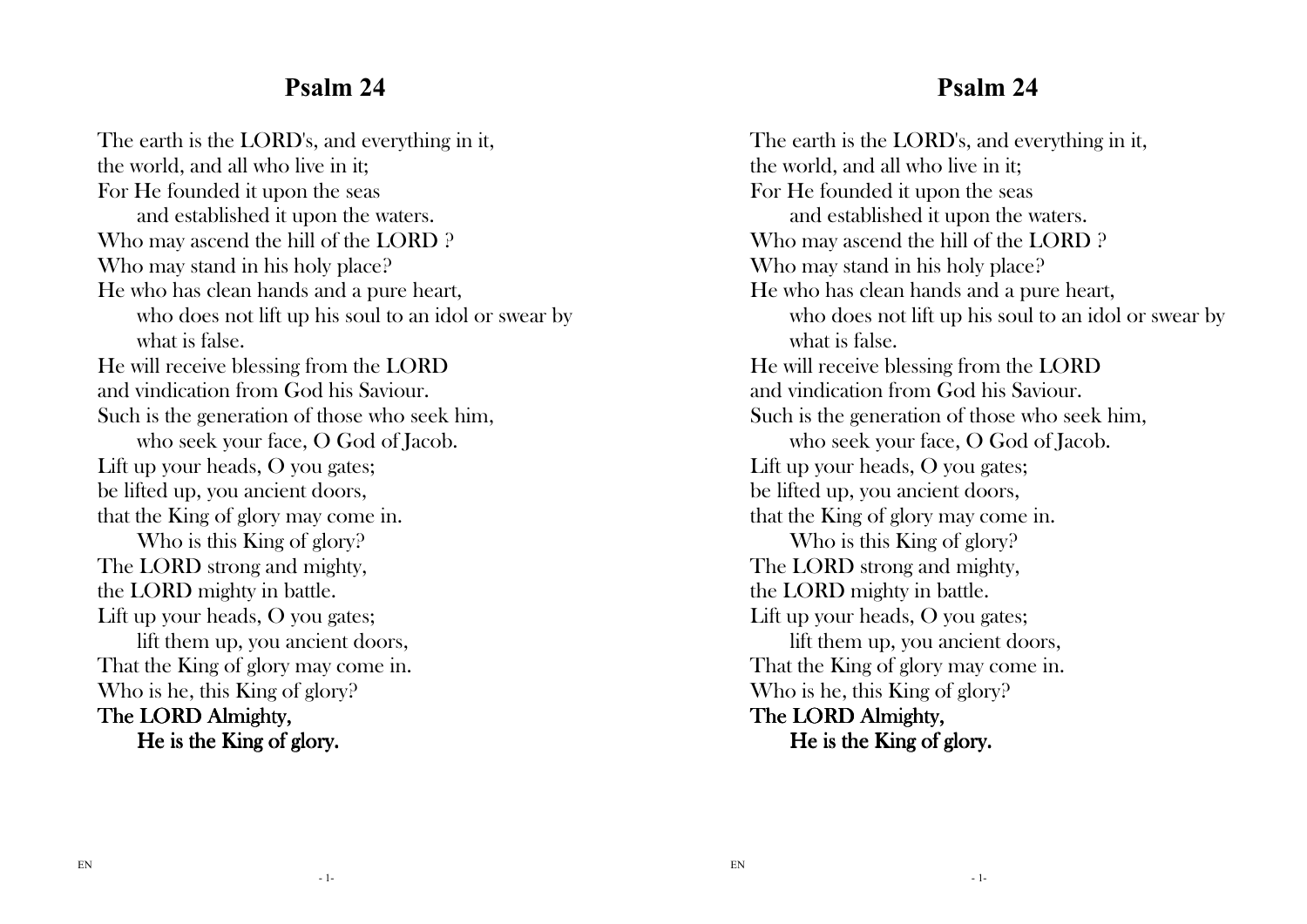# **The ENC Prayer**

#### **Lord our God,**

We stand before you as a family, as a family of communities, brought together by the power of your love. We thank you for your wisdom and providence, calling our communities into your service.

**Y**ou are the source of all we have, and are, and even hope to become. Without you we can do nothing. Pour out your grace into our hearts that our passion for you may be renewed always.

**T**hrough your Spirit enrich us with your gifts, so that we may carry your presence to the world: in teaching, preaching, healing ministries and works of reconciliation.

Father, you are faithful forever, in your mercy help us to be faithful to you, to our giftings, to our callings, to our communities, to our Churches. Make us one in mind, heart and love that others may see our unity and know that you are the true God.

Give us wisdom and perseverance to continue the race until the Bride of your Son is adorned in beauty for the wedding feast of the Lamb, where we may rejoice together with you in heaven for all eternity.

#### **AMEN!**

- 2-

# **The ENC Prayer**

#### **Lord our God,**

We stand before you as a family, as a family of communities, brought together by the power of your love. We thank you for your wisdom and providence, calling our communities into your service.

**Y**ou are the source of all we have, and are, and even hope to become. Without you we can do nothing. Pour out your grace into our hearts that our passion for you may be renewed always.

**T**hrough your Spirit enrich us with your gifts, so that we may carry your presence to the world: in teaching, preaching, healing ministries and works of reconciliation.

Father, you are faithful forever, in your mercy help us to be faithful to you, to our giftings, to our callings, to our communities, to our Churches. Make us one in mind, heart and love that others may see our unity and know that you are the true God.

Give us wisdom and perseverance to continue the race until the Bride of your Son is adorned in beauty for the wedding feast of the Lamb, where we may rejoice together with you in heaven for all eternity.

#### **AMEN!**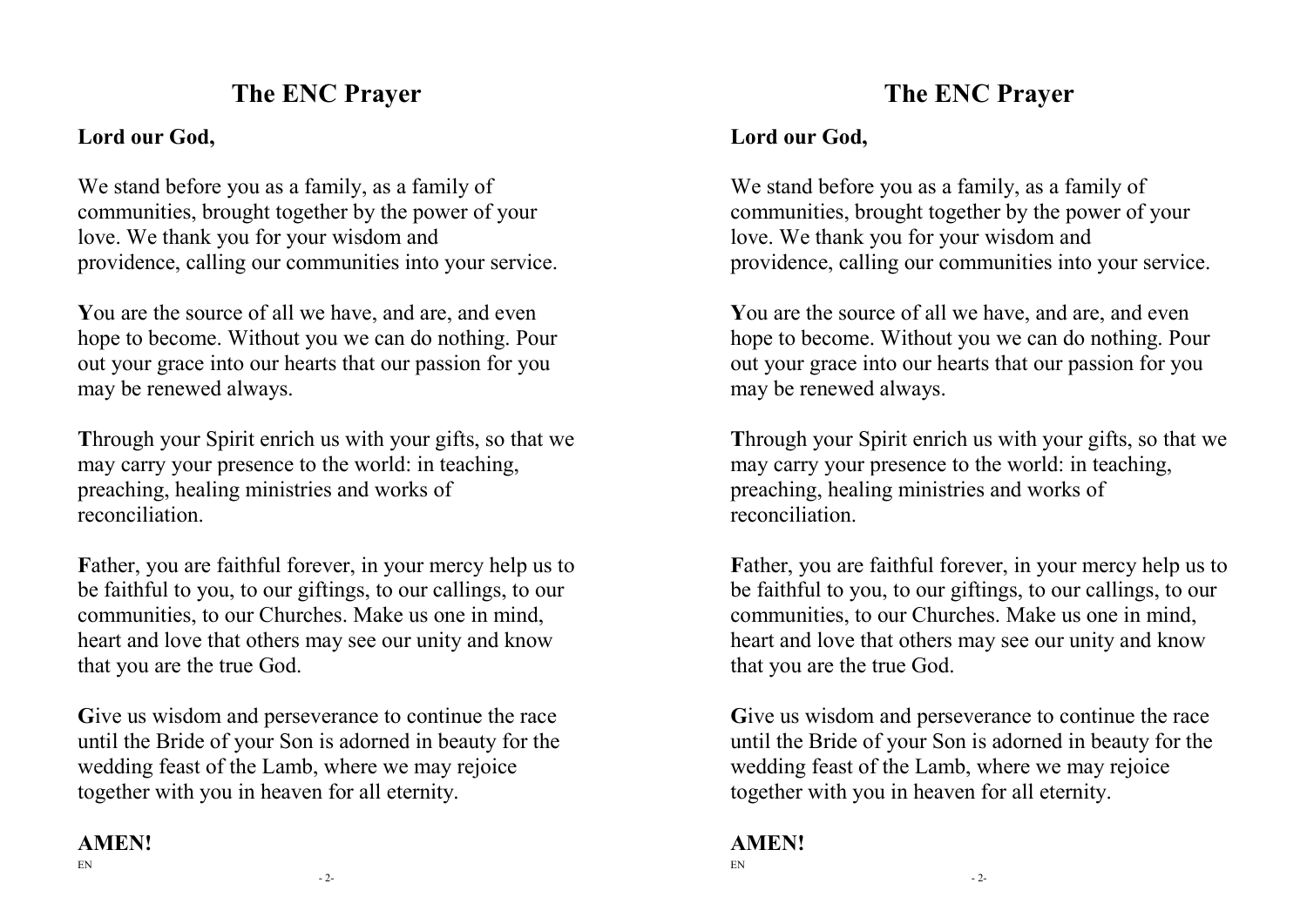

Why do we in ENC celebrate the opening of The Lords Day? Johannes Fichtenbauer

In some of our communities and at our ENC international gatherings it is our custom to welcome the Lord's Day (Sunday) on Saturday evening. During this "Lord's Day Celebration" we use certain aspects of Jewish liturgy. Why?

1. The Shabbat opening ceremony at home on Friday night has always been the high point of a Jewish family's week. This tradition of welcoming the "Seventh Day" has been an ongoing ritual for the Jewish people over many centuries of migration and being separated from their homeland. Jewish children are introduced through this ceremony to the basics of biblical faith in the God of Israel. Through songs, symbolic acts, prayers and readings they are reminded each week of God's love and faithfulness to them as a people and they are invited to participate in the very nature of their Creator andRedeemer. After what was for many a week of hard



Why do we in ENC celebrate the opening of The Lords Day? Johannes Fichtenbauer

In some of our communities and at our ENC international gatherings it is our custom to welcome the Lord's Day (Sunday) on Saturday evening. During this "Lord's Day Celebration" we use certain aspects of Jewish liturgy. Why?

1. The Shabbat opening ceremony at home on Friday night has always been the high point of a Jewish family's week. This tradition of welcoming the "Seventh Day" has been an ongoing ritual for the Jewish people over many centuries of migration and being separated from their homeland. Jewish children are introduced through this ceremony to the basics of biblical faith in the God of Israel. Through songs, symbolic acts, prayers and readings they are reminded each week of God's love and faithfulness to them as a people and they are invited to participate in the very nature of their Creator andRedeemer. After what was for many a week of hard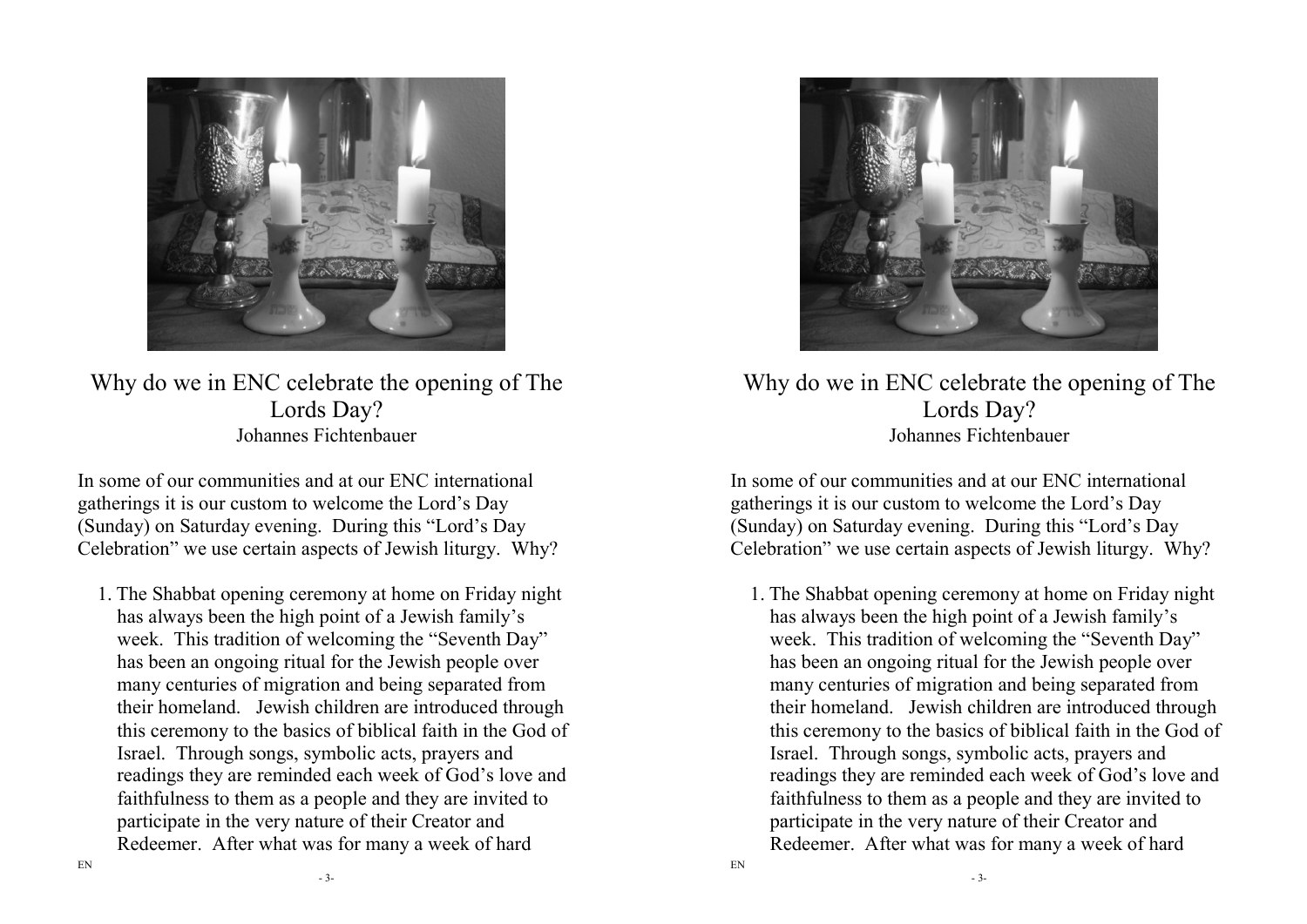work and struggles, the words and symbols of this celebration help them to understand that we are all called to enter into God's rest and eternal peace. The ceremony proclaims that in the future not only we human beings are invited to this rest, but also all of creation. In this sense the weekly Sabbath celebration has a strong eschatological emphasis.

- 2. When we in ENC use this Jewish model of welcoming the Lord´s Day we unite ourselves with the Jewish people being fully aware of the inseparable relationship between them and us Gentile believers.
	- We confess that our Christian faith is deeply rooted in the salvation history which is inseparable from thehistory of Israel.
	- We confess that God has never revoked his eternal covenant with Israel even when the large majority of the Jewish nation was (and is yet) hindered from recognising Yeshua as their Jewish Messiah and King. We believe that the covenant is still valid and so are the promises to the patriarchs and the revelations given to the prophets. We know that Israel will still be the central element as the eschatological future unfolds.
	- As Gentile believers from many nations we confess our redemption through the Messiah of the Jews, Yeshua of Nazareth, Jesus Christ, the Saviour of the world.
	- We confess that our place in salvation history has been granted to us through being grafted into the "olivetree" of Israel (Rom 11), and by us spiritually becoming a member of God's Covenant People Israel through our faith in Christ and through baptism.
	- When we perform this ceremony we utilize many elements of the Jewish Shabbat ritual in the same way

work and struggles, the words and symbols of this celebration help them to understand that we are all called to enter into God's rest and eternal peace. The ceremony proclaims that in the future not only we human beings are invited to this rest, but also all of creation. In this sense the weekly Sabbath celebration has a strong eschatological emphasis.

- 2. When we in ENC use this Jewish model of welcoming the Lord´s Day we unite ourselves with the Jewish people being fully aware of the inseparable relationship between them and us Gentile believers.
	- We confess that our Christian faith is deeply rooted in the salvation history which is inseparable from thehistory of Israel.
	- We confess that God has never revoked his eternal covenant with Israel even when the large majority of the Jewish nation was (and is yet) hindered from recognising Yeshua as their Jewish Messiah and King. We believe that the covenant is still valid and so are the promises to the patriarchs and the revelations given to the prophets. We know that Israel will still be the central element as the eschatological future unfolds.
	- As Gentile believers from many nations we confess our redemption through the Messiah of the Jews, Yeshua of Nazareth, Jesus Christ, the Saviour of the world.
	- We confess that our place in salvation history has been granted to us through being grafted into the "olivetree" of Israel (Rom 11), and by us spiritually becoming a member of God's Covenant People Israel through our faith in Christ and through baptism.
	- When we perform this ceremony we utilize many elements of the Jewish Shabbat ritual in the same way

- 4-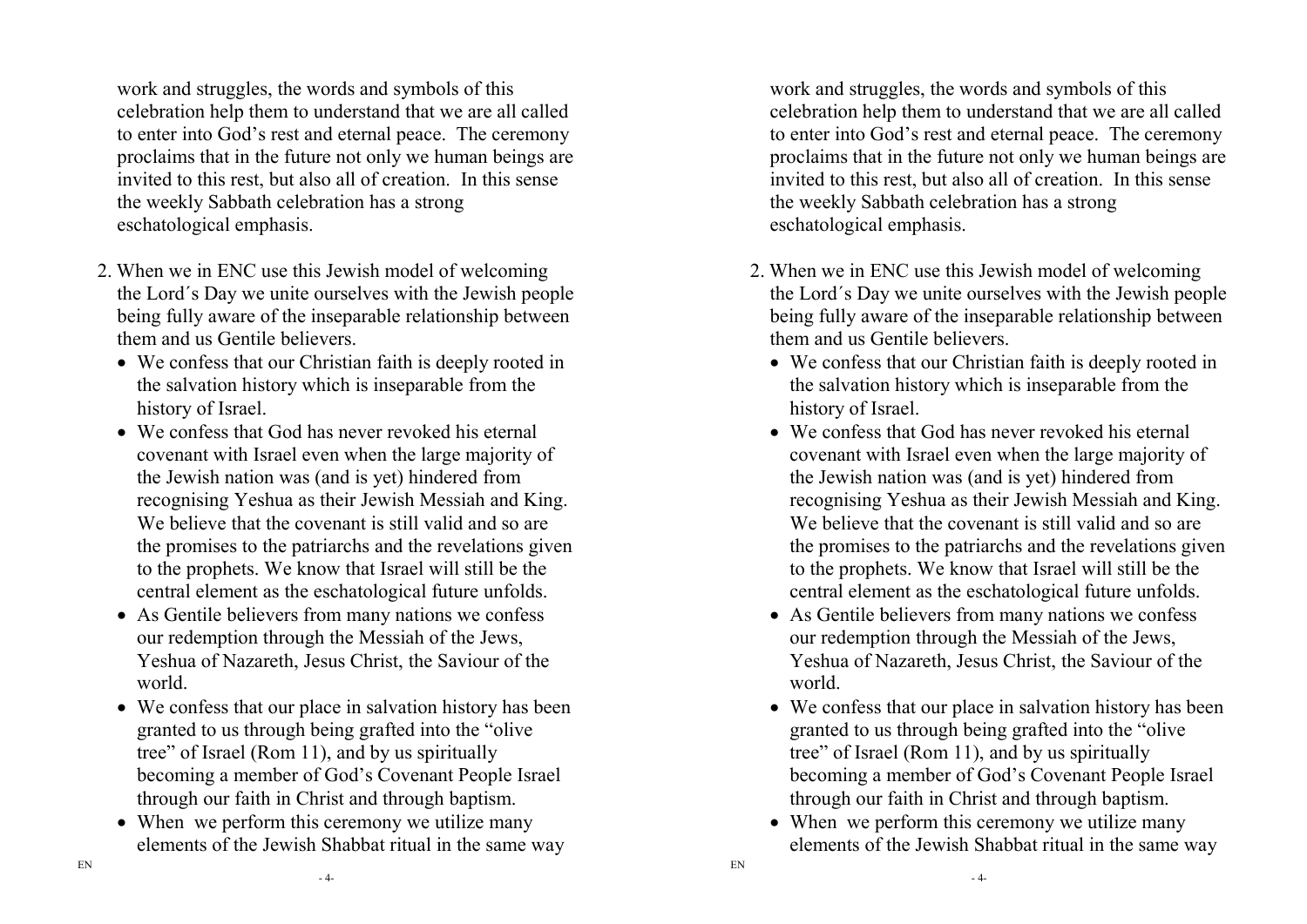that all Gentile Christians use Hebrew words in their prayers (ie. "Hallelujah", "Hosanna" and "Amen"). In doing so, we proclaim that our Christian faith is built on Jewish foundations.

- o Jesus was a Jew. Mary was his Jewish mother.
- o The apostles were all Jewish men.
- o These apostles preached a typical Jewish Gospel based on their Jewish faith and the Hebrew Bible – the "First Testament".
- o Our church liturgy and much of our church life is built on this Jewish heritage.
- 3. Nevertheless our "Lord's Day Celebration" is not just a copy of the classical Jewish Sabbath liturgy. We pray as Christians and not as Orthodox Jews. As Christians we may use Jewish liturgical elements, but we pray and believe according to our faith in Christ Jesus, like the Jewish apostles did in the First Century and as theMessianic Jews do today.
	- We celebrate Sunday as the "Lord's Day" and not the "Shabbat" (Saturday). We do this because the day after the end of Shabbat is the day of the resurrection of Christ, the "eighth day", the "first day of the new creation". Ancient Christian tradition tells us that Sunday actually beginnings on Saturday evening.
	- We celebrate Jesus Christ as the fulfilment of all desire for redemption. Through the cross and Jesus' resurrection we now can confidently look forward tothe rest and peace that is alluded to in the JewishShabbat.
	- Our Lord's Day Celebration is derived from the text of the Shabbat Celebration used by "Messianic" Jews. These are Jews who fully embrace the deity of Jesus,

that all Gentile Christians use Hebrew words in their prayers (ie. "Hallelujah", "Hosanna" and "Amen"). In doing so, we proclaim that our Christian faith is built on Jewish foundations.

- o Jesus was a Jew. Mary was his Jewish mother.
- o The apostles were all Jewish men.
- o These apostles preached a typical Jewish Gospel based on their Jewish faith and the Hebrew Bible – the "First Testament".
- o Our church liturgy and much of our church life is built on this Jewish heritage.
- 3. Nevertheless our "Lord's Day Celebration" is not just a copy of the classical Jewish Sabbath liturgy. We pray as Christians and not as Orthodox Jews. As Christians we may use Jewish liturgical elements, but we pray and believe according to our faith in Christ Jesus, like the Jewish apostles did in the First Century and as theMessianic Jews do today.
	- We celebrate Sunday as the "Lord's Day" and not the "Shabbat" (Saturday). We do this because the day after the end of Shabbat is the day of the resurrection of Christ, the "eighth day", the "first day of the new creation". Ancient Christian tradition tells us that Sunday actually beginnings on Saturday evening.
	- We celebrate Jesus Christ as the fulfilment of all desire for redemption. Through the cross and Jesus' resurrection we now can confidently look forward tothe rest and peace that is alluded to in the JewishShabbat.
	- Our Lord's Day Celebration is derived from the text of the Shabbat Celebration used by "Messianic" Jews. These are Jews who fully embrace the deity of Jesus,

- 5-

EN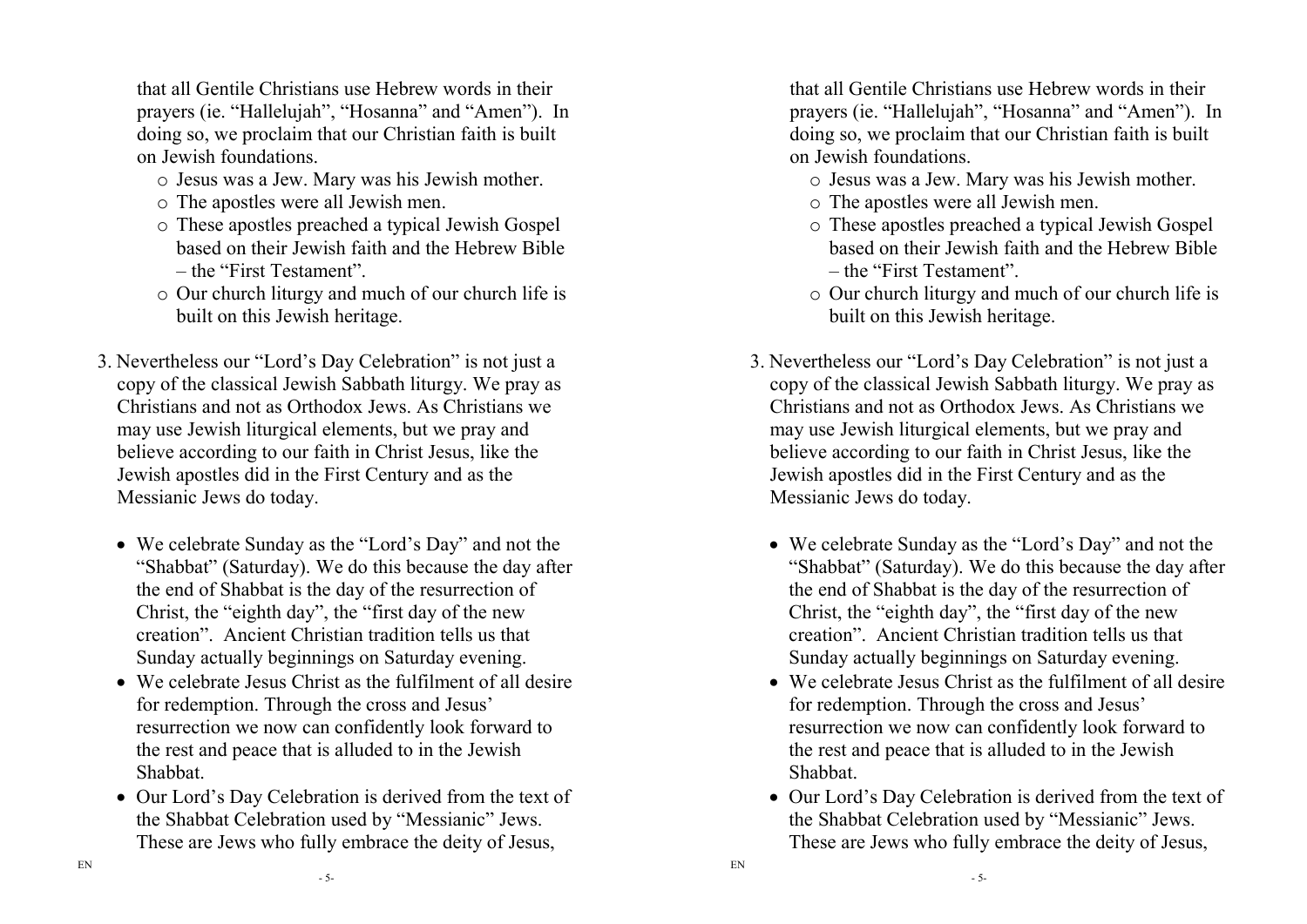the Messiah of Israel. Their Messianic faith is centered on the confession of the apostolic Mother Church ofJerusalem and the faith of the apostles as it is expressed in the Apostolic Creed.

- 4. We celebrate the opening of the Lord´s Day as remembrance of our redemption and as a reminder that all of our faith is oriented around the Second Coming of Jesus the Messiah. The paragraph § 674 of the CCC clearly mentions that the eschatological hope for us, our Church, and for the world will directly be linked to the holy moment, when the Jews as a whole nation will discover in "Jesus Christ" their Jewish brother (cf. Joseph and his brothers in Gen. 45) and will faithfully welcome him as their Messiah and King (Zach. 12:10). The conversion of Israel will be a precursor of the Second Coming of Christ. In this sense our Lord´s Day Celebration is also a moment of fervent intercession for this eschatological event to take place among the Jewish people.
- 5. The ritual of the ENC Lord´s Day Celebration has absolutely nothing to do with the celebration of the Eucharist. None of the symbols has a parallel to The Holy Sacrament of the Altar. Even when the prayers mention the gift of salvation through the cross of Christ and His resurrection, there is absolutely no proclamation of the "real presence" of Christ over the elements of bread and wine. Nevertheless, the Lord's Day Celebration in our "family" is a way to prepare those who will be gathering for the Eucharist, the centerpiece of each Sunday, the Lord's Day.

the Messiah of Israel. Their Messianic faith is centered on the confession of the apostolic Mother Church ofJerusalem and the faith of the apostles as it is expressed in the Apostolic Creed.

- 4. We celebrate the opening of the Lord´s Day as remembrance of our redemption and as a reminder that all of our faith is oriented around the Second Coming of Jesus the Messiah. The paragraph § 674 of the CCC clearly mentions that the eschatological hope for us, our Church, and for the world will directly be linked to the holy moment, when the Jews as a whole nation will discover in "Jesus Christ" their Jewish brother (cf. Joseph and his brothers in Gen. 45) and will faithfully welcome him as their Messiah and King (Zach. 12:10). The conversion of Israel will be a precursor of the Second Coming of Christ. In this sense our Lord´s Day Celebration is also a moment of fervent intercession for this eschatological event to take place among the Jewish people.
- 5. The ritual of the ENC Lord´s Day Celebration has absolutely nothing to do with the celebration of the Eucharist. None of the symbols has a parallel to The Holy Sacrament of the Altar. Even when the prayers mention the gift of salvation through the cross of Christ and His resurrection, there is absolutely no proclamation of the "real presence" of Christ over the elements of bread and wine. Nevertheless, the Lord's Day Celebration in our "family" is a way to prepare those who will be gathering for the Eucharist, the centerpiece of each Sunday, the Lord's Day.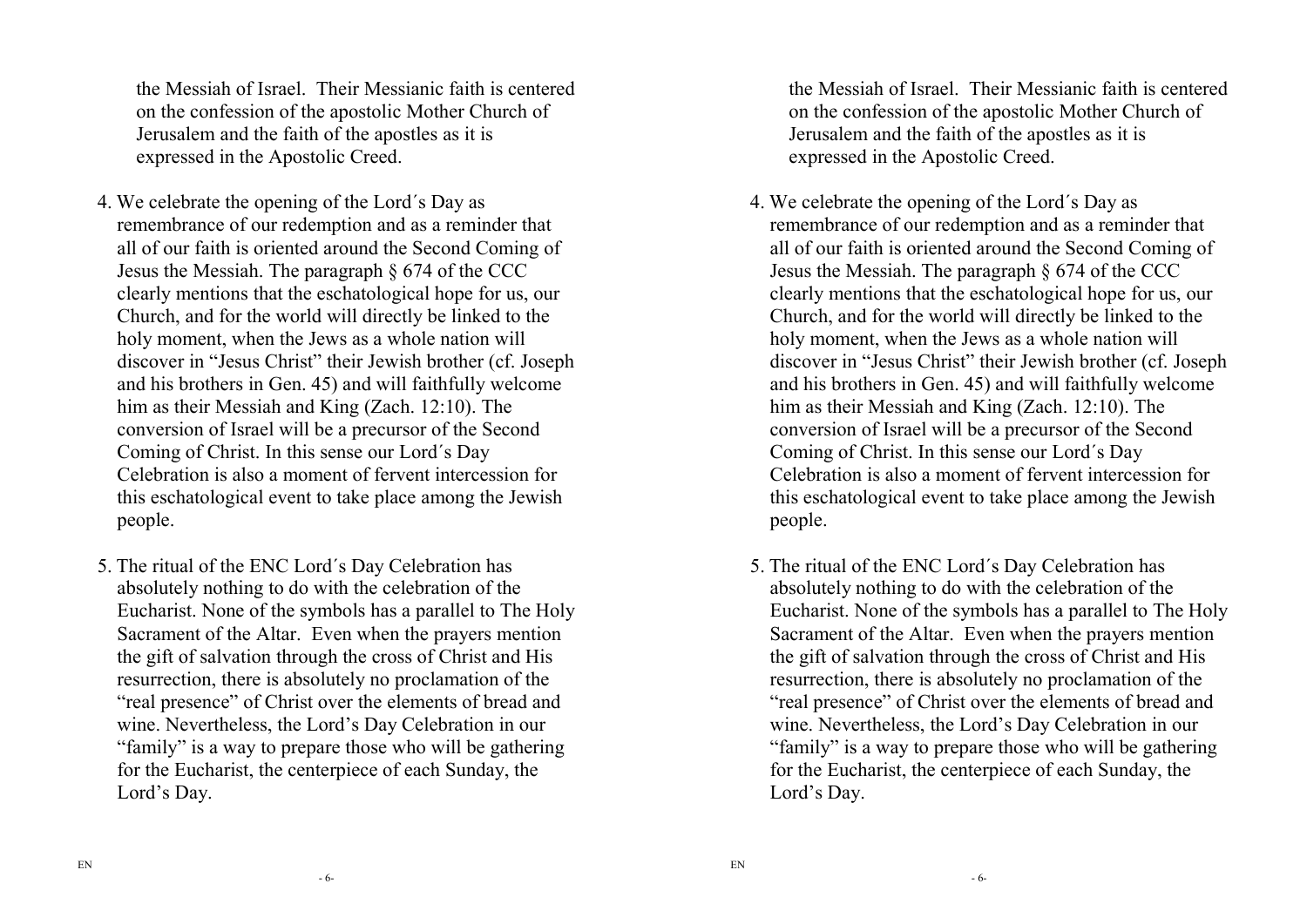- 6. In most cases we use the symbols of the Jewish Shabbat ritual for our own Lord's Day Celebrations.
	- a. Two Shabbat candles represent the Alpha and the Omega, the beginning of God's history with of the universe (Creation) and the fulfilment of human history (Redemption). By lighting the "flame of creation" the Jewish family gives thanks for the gift of creation, while the flame of redemption should strengthen the hope that all the hardships in life will ultimately be turned into the victory and glory forthe Kingdom of God (Rom 8, 18-21).
	- b. Two loaves of bread represent God's tender and loving care for the needs of our daily life in a physical world under the conditions of being exiledfrom a lost paradise. At the same time those two breads (Hebrew: Chalot) turn the Sabbath table intoa kind of "picnic" or place to rest during the long journey through "deserts" of daily living as we head to a future home of messianic peace as we remember the double portion of daily Manna on the day beforeShabbat (Ex. 16,5).
	- c. The salt is a symbol of the irrevocable covenant between God and His people and a kind of spiritual bridge between every meal in a Jewish home and the former offerings in the time of Tabernacle and the period of the Temple in Jerusalem.
	- d. The Wine is a symbol of our joy over all the good care and grace of God that we have experienced during the previous week in our families and in our communities*.* Unlike the Christian practice during the Eucharist to first take the bread and after that the
- 6. In most cases we use the symbols of the Jewish Shabbat ritual for our own Lord's Day Celebrations.
	- a. Two Shabbat candles represent the Alpha and the Omega, the beginning of God's history with of the universe (Creation) and the fulfilment of human history (Redemption). By lighting the "flame of creation" the Jewish family gives thanks for the gift of creation, while the flame of redemption should strengthen the hope that all the hardships in life will ultimately be turned into the victory and glory forthe Kingdom of God (Rom 8, 18-21).
	- b. Two loaves of bread represent God's tender and loving care for the needs of our daily life in a physical world under the conditions of being exiledfrom a lost paradise. At the same time those two breads (Hebrew: Chalot) turn the Sabbath table intoa kind of "picnic" or place to rest during the long journey through "deserts" of daily living as we head to a future home of messianic peace as we remember the double portion of daily Manna on the day beforeShabbat (Ex. 16,5).
	- c. The salt is a symbol of the irrevocable covenant between God and His people and a kind of spiritual bridge between every meal in a Jewish home and the former offerings in the time of Tabernacle and the period of the Temple in Jerusalem.
	- d. The Wine is a symbol of our joy over all the good care and grace of God that we have experienced during the previous week in our families and in our communities*.* Unlike the Christian practice during the Eucharist to first take the bread and after that the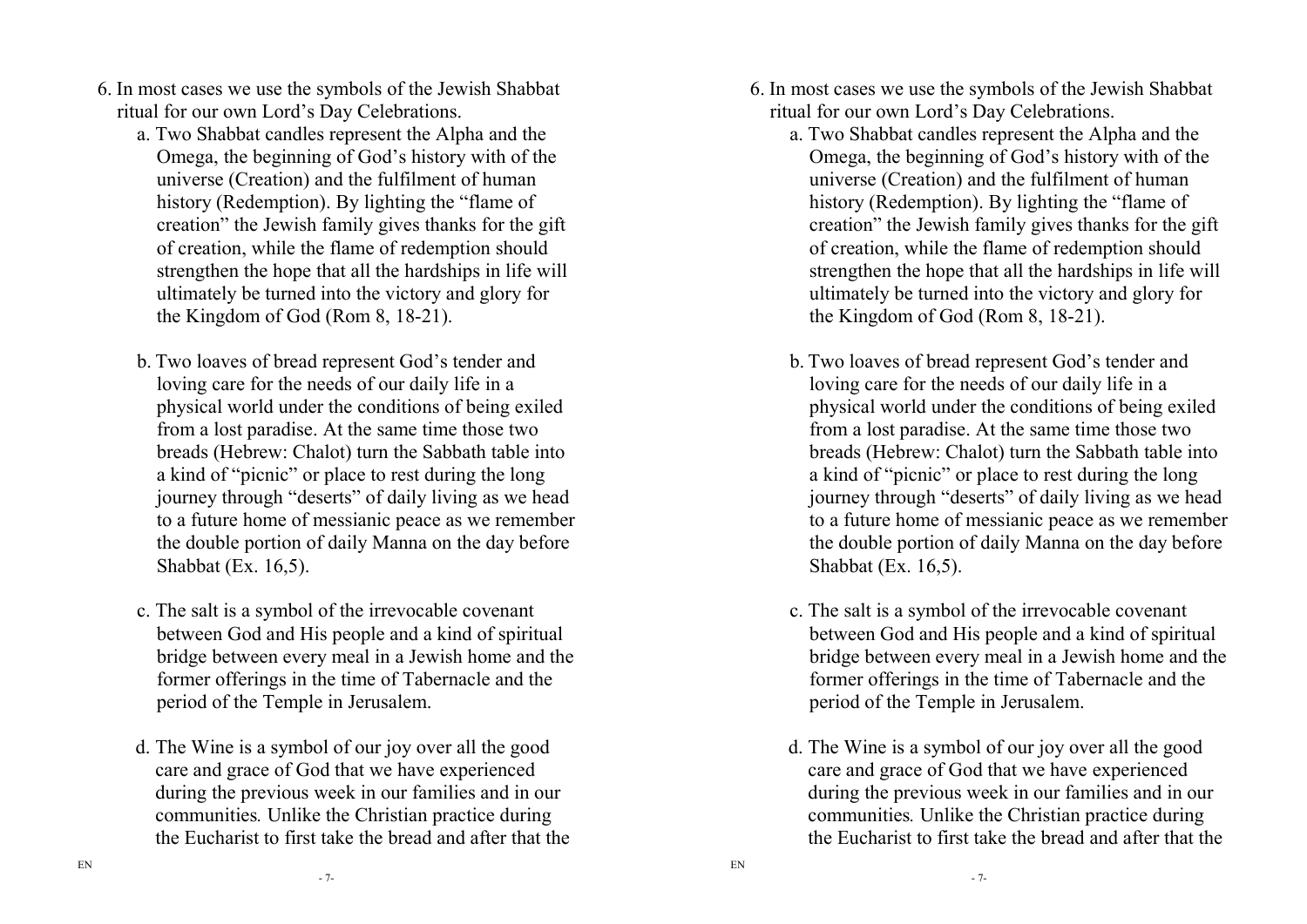cup of wine, during the Shabbat celebration the head of the house first says a blessing over the wine and then over the bread. According to Exodus 20:8-9 there are six days where the daily bread is the symbol of maintenance of life in order to be able to do all our work. On Shabbat there is the primacy of the cup of wine distinguishing this exceptional dayof freedom from work, of regeneration, and of joy.

7. By its nature our Lords Day Celebration is a family event. The Jewish people developed a helpful liturgical concept for use within the family. Just as it helped them it could also be for us a good model to introduce our children to central elements of our faith. The content of the prayers we pray, the biblical texts we read and Psalms we sing become more tangible as we perform these symbolic acts.

**Let us celebrate together with joy!** 



cup of wine, during the Shabbat celebration the head of the house first says a blessing over the wine and then over the bread. According to Exodus 20:8-9 there are six days where the daily bread is the symbol of maintenance of life in order to be able to do all our work. On Shabbat there is the primacy of the cup of wine distinguishing this exceptional dayof freedom from work, of regeneration, and of joy.

7. By its nature our Lords Day Celebration is a family event. The Jewish people developed a helpful liturgical concept for use within the family. Just as it helped them it could also be for us a good model to introduce our children to central elements of our faith. The content of the prayers we pray, the biblical texts we read and Psalms we sing become more tangible as we perform these symbolic acts.

**Let us celebrate together with joy!** 

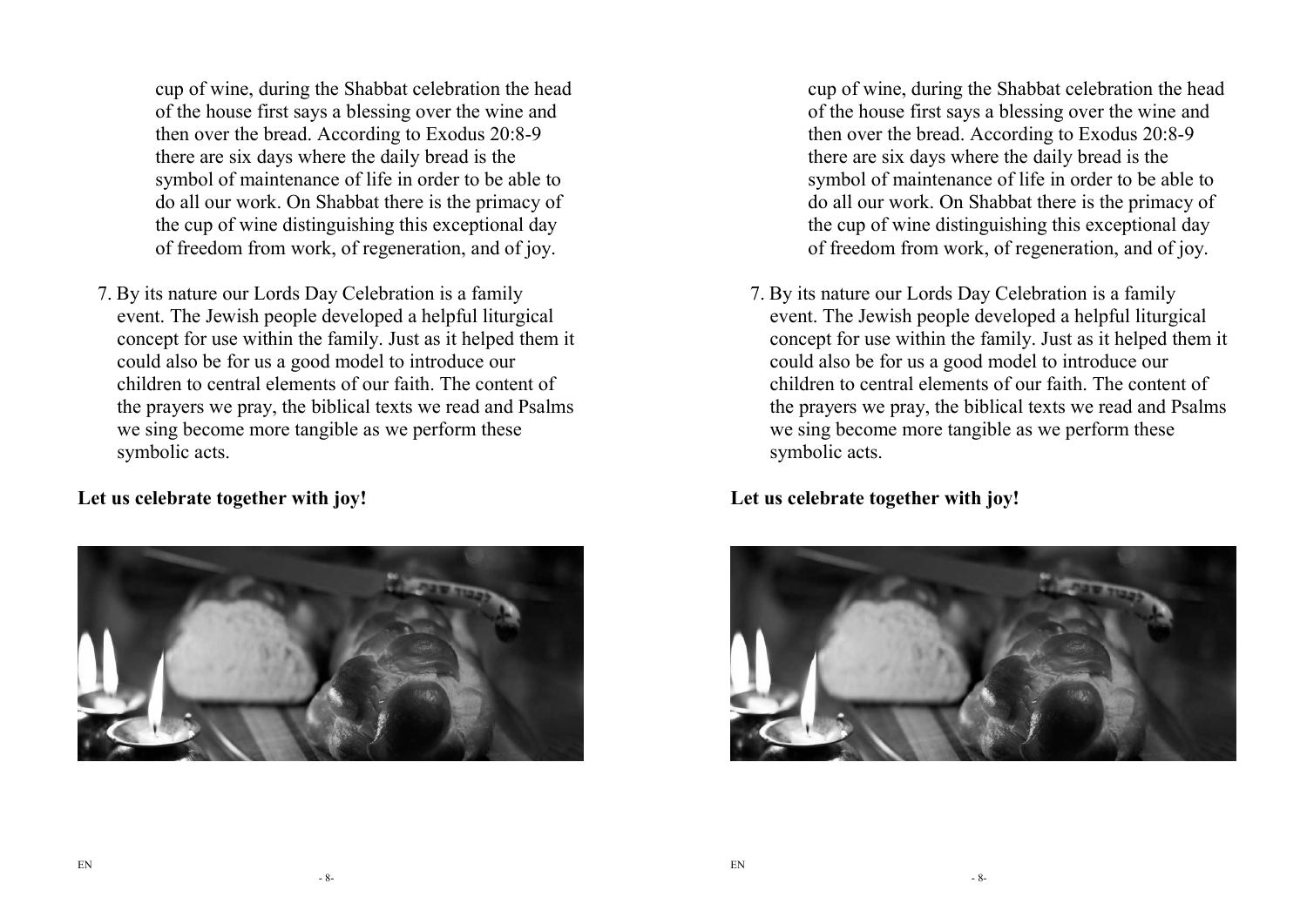# **The Lord´s Day Celebration**

Sabbath Liturgy



# **The Lord´s Day Celebration**

Sabbath Liturgy



European Network of Communities

European Network of Communities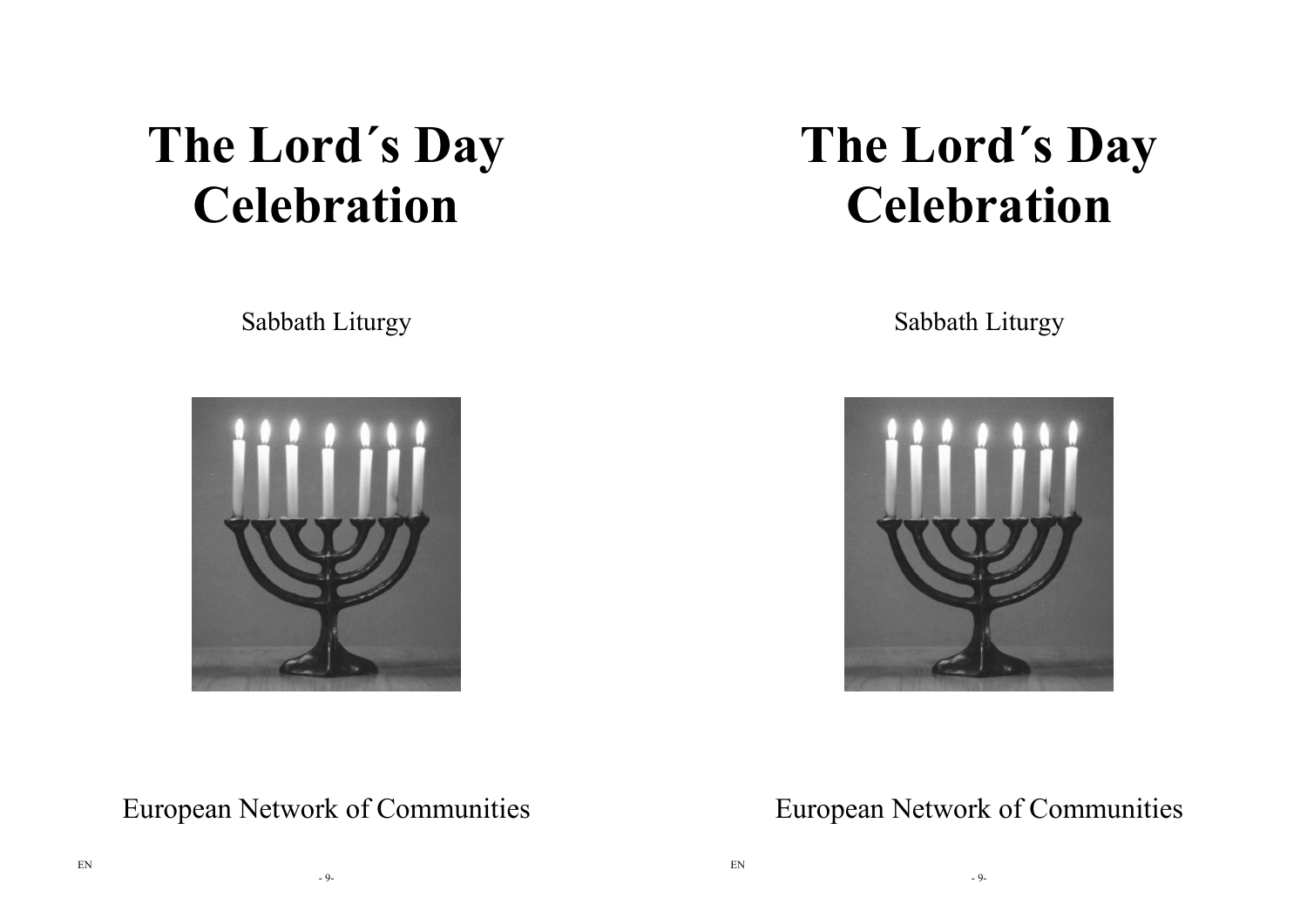#### **The Honouring of the Messiah according to John 1:1-14**

- **M** In the beginning was the Word, and the Word was with God, and the Word was God.
- **A** Through Him all things were made; and from all that exists, nothing was made without Him.
- **M** In Him was life, and that life was the light of men.
- **A** The light shines in the darkness, but the darkness did not take it in.
- **M** Heavenly Father, Eternal God. Your son is the source of life and the light of the world. We want to light the Sabbath candles to His glory. May Your peace, Your heavenly blessing infuse this celebration. Be gracious to us and let Your Holy Spirit dwell among us in ever increasing fullness.

Merciful Father, continue to safeguard us in Your love. Make us worthy to follow Your Son, the Messiah, to obey His word, to be steadfast in love and faithful in our ministries. Keep darkness and discouragement far from us and grant that peace, light and joy will dwell in our house.

**A** For You are the source of life, and in Your light we see the light.

#### **The Honouring of the Messiah according to John 1:1-14**

- **M** In the beginning was the Word, and the Word was with God, and the Word was God.
- **A** Through Him all things were made; and from all that exists, nothing was made without Him.
- **M** In Him was life, and that life was the light of men.
- **A** The light shines in the darkness, but the darkness did not take it in.
- **M** Heavenly Father, Eternal God. Your son is the source of life and the light of the world. We want to light the Sabbath candles to His glory. May Your peace, Your heavenly blessing infuse this celebration. Be gracious to us and let Your Holy Spirit dwell among us in ever increasing fullness.

Merciful Father, continue to safeguard us in Your love. Make us worthy to follow Your Son, the Messiah, to obey His word, to be steadfast in love and faithful in our ministries. Keep darkness and discouragement far from us and grant that peace, light and joy will dwell in our house.

**A** For You are the source of life, and in Your light we see the light.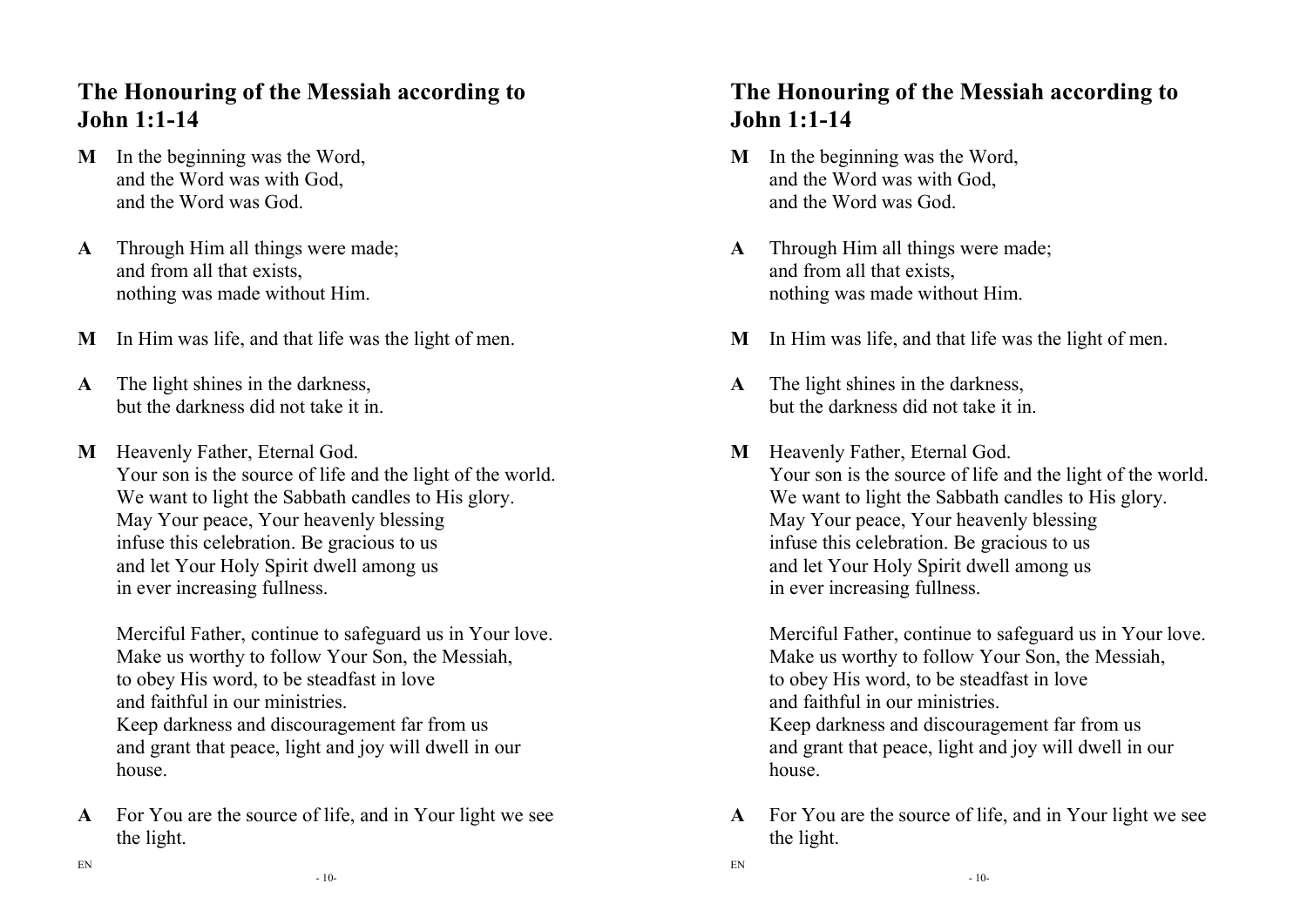## **The Lighting of the Sabbath Candles**

*The mother of the house lights the Sabbath candles and prays with hands held over them in blessing.* 

**M** Blessed are You, Lord our God! On the first day of creation You created the light. And on the seventh day of creation You rested from all Your work. You also commanded Your people Israel

to rest from all their work on the seventh day.

 In identification with Your people Israel we also take this day of rest.

On this day we recall Your Son,

 Whom You sent in order to begin the New Creation through Him.

Blessed are You, Lord, our God, King of the Universe, Who has consecrated us through Your commandments and commanded us to light the candles for the Sabbath.

**A** Blessed are You forever, Lord, our God!

*At this point Psalms 95 to 99 and Psalm 29 can be prayed. Afterwards in the Jewish Sabbath ceremony the song of praise "Queen Sabbath" is sung.*

#### **The Welcoming and Consecration of the Sabbath.**

**F** Brothers and Sisters: This is the Sabbath of the Lord, our God.

**A** Let us welcome this day in joy and peace.

## **The Lighting of the Sabbath Candles**

*The mother of the house lights the Sabbath candles and prays with hands held over them in blessing.* 

**M** Blessed are You, Lord our God! On the first day of creation You created the light. And on the seventh day of creation You rested from all Your work. You also commanded Your people Israel to rest from all their work on the seventh day. In identification with Your people Israel we also take this day of rest. On this day we recall Your Son, Whom You sent in order to begin the New Creation through Him. Blessed are You, Lord, our God, King of the Universe, Who has consecrated us through Your commandments and commanded us to light the candles for the Sabbath.

**A** Blessed are You forever, Lord, our God!

*At this point Psalms 95 to 99 and Psalm 29 can be prayed. Afterwards in the Jewish Sabbath ceremony the song of praise "Queen Sabbath" is sung.*

#### **The Welcoming and Consecration of the Sabbath.**

**F** Brothers and Sisters: This is the Sabbath of the Lord, our God.

**A** Let us welcome this day in joy and peace.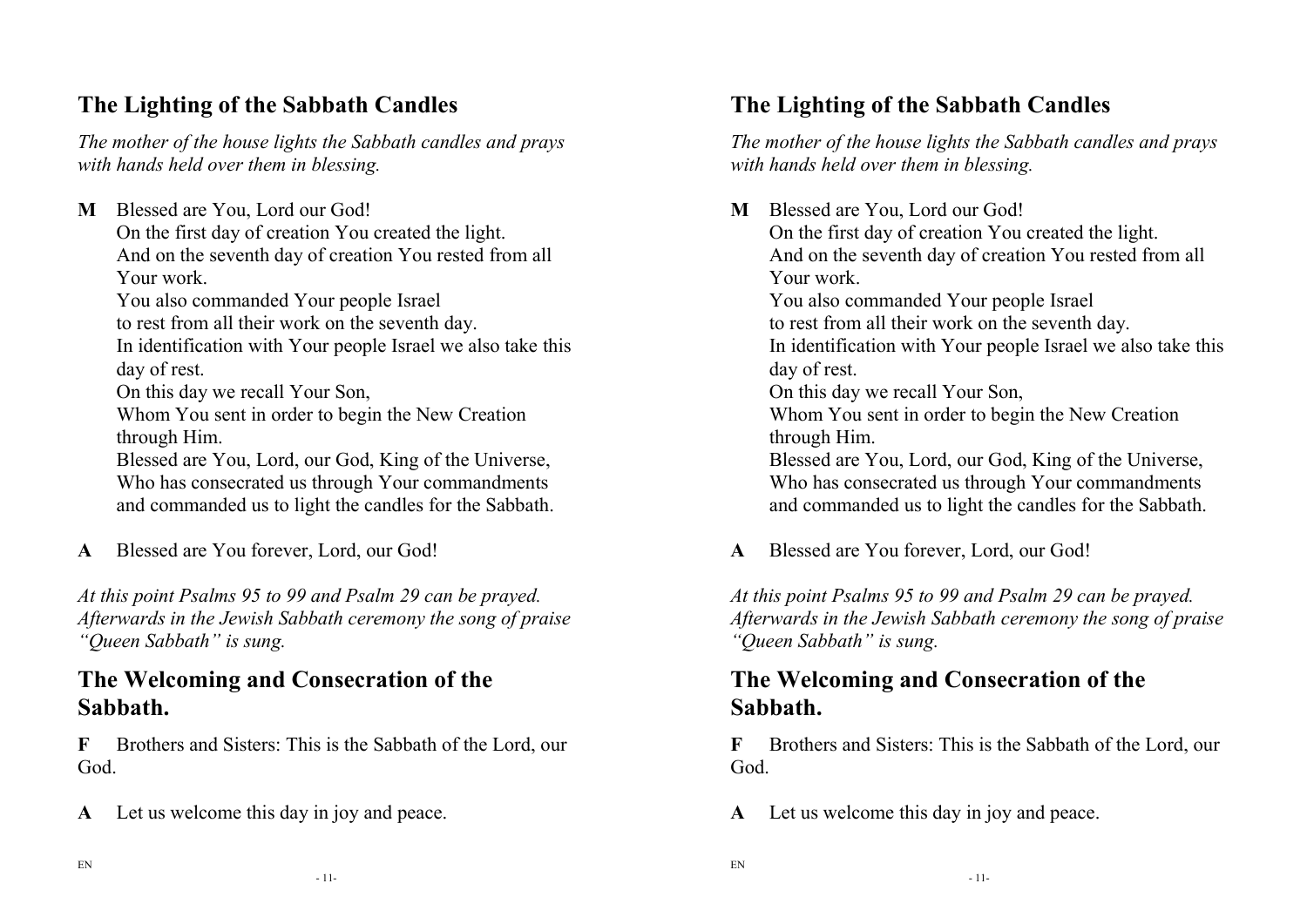- **F** Today we leave the concerns of the week behind us in order to glorify our Lord and Messiah Jesus. We rest from our work to worship God and to contemplate the eternal life to which He has called us.
- **A** The Lord Himself is with us, in order to revive us and to strengthen us.
- **F** Let us welcome the Lord into our midst and give Him glory.
- **A** We want to trust in the Lord and count on His redeeming grace.
- **F** Let us receive His light and rejoice in His presence.
- **A** The Lord is our light and our salvation.
- **F** Let us live according to His commandments and walk in His ways.
- **A** His word is a lamp onto our feet and a light onto our path.
- **F** Let us exult in the Lord and praise Him, for His goodness to us is everlasting.
- **A** We rejoiced when they said: Let us go up to the House of the Lord.
- **F** Let us pray: Holy Spirit, we welcome your presence at this celebration. Deepen in us our devotion to the Father. Lift up in us Jesus, the Son of God and the Messiah of
- **F** Today we leave the concerns of the week behind us in order to glorify our Lord and Messiah Jesus. We rest from our work to worship God and to contemplate the eternal life to which He has called us.
- **A** The Lord Himself is with us, in order to revive us and to strengthen us.
- **F** Let us welcome the Lord into our midst and give Him glory.
- **A** We want to trust in the Lord and count on His redeeming grace.
- **F** Let us receive His light and rejoice in His presence.
- **A** The Lord is our light and our salvation.
- **F** Let us live according to His commandments and walk in His ways.
- **A** His word is a lamp onto our feet and a light onto our path.
- **F** Let us exult in the Lord and praise Him, for His goodness to us is everlasting.
- **A** We rejoiced when they said: Let us go up to the House of the Lord.
- **F** Let us pray: Holy Spirit, we welcome your presence at this celebration. Deepen in us our devotion to the Father. Lift up in us Jesus, the Son of God and the Messiah of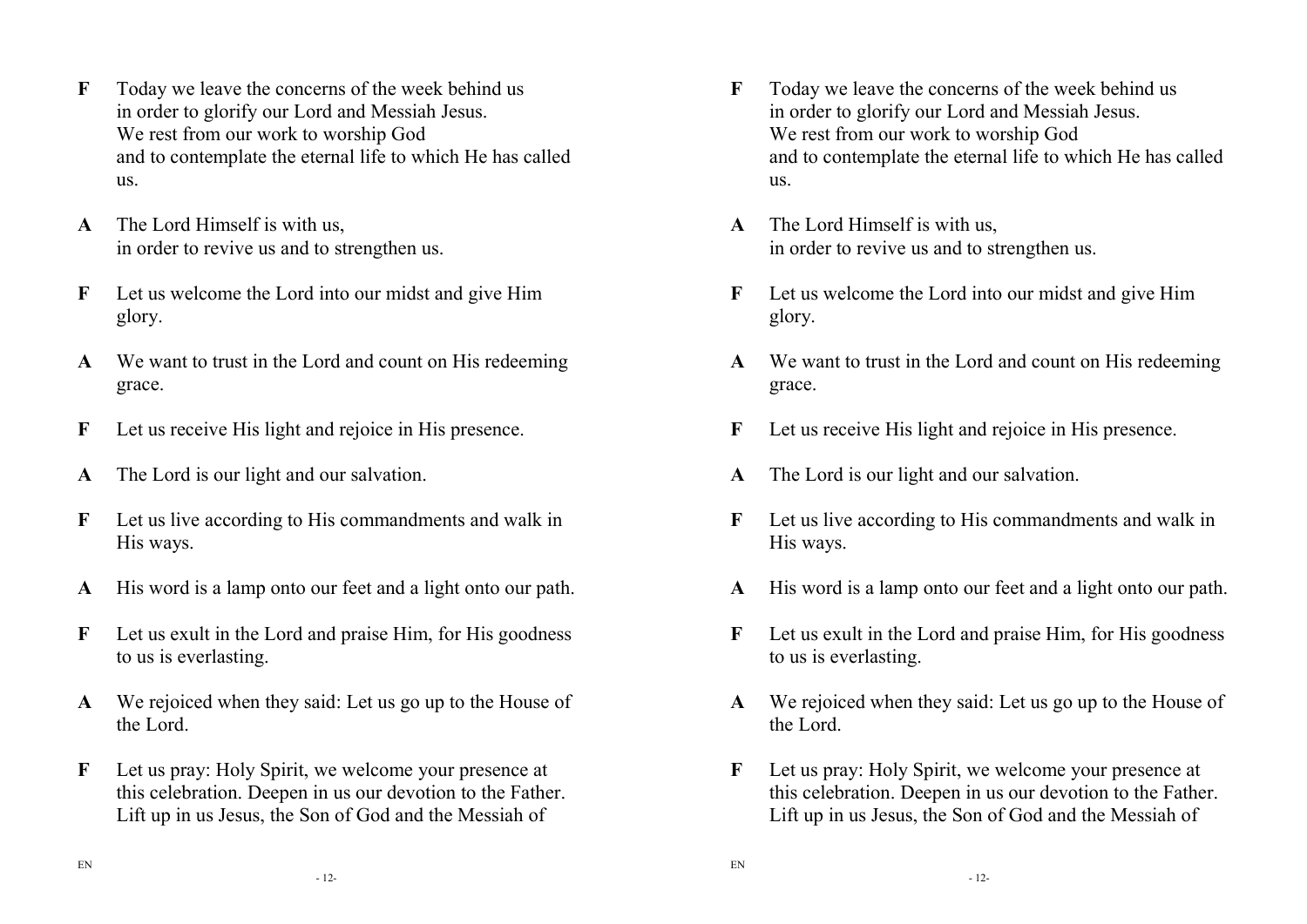Israel. Strengthen our zeal for the kingdom and grant us to live as obedient servants all the days of our life.

*At this point there could be a time of praise and personal thanksgiving.* 

### **The Sign of Peace**

**F** At this hour the peace of God comes upon us and turns the hearts of brother to brother, sister to sister,parents to their children and children to their parents. This is the hour of reconciliation and entering into the peace of the Lord, when the Lord fills us with a new love for one another and inspires us with a greater dedication to one another.

*We greet each other with the words: "Shabbat shalom" –or- "Peace be with You."* 

# **The Blessing of the Wine**

- **F** Those who keep the Sabbath as a day of joy should also rejoice in the kingdom. They should be filled with the riches of Your house, as they recognize that You have consecrated this day in memory of the work of creation and the gift of redemption.
- **A** Blessed are You, Lord our God, King of Creation.

*The father of the house raises the chalice.* 

**F** Let us praise God with this sign of joy and thank Him for the blessings of the past week: Israel. Strengthen our zeal for the kingdom and grant us to live as obedient servants all the days of our life.

*At this point there could be a time of praise and personal thanksgiving.* 

## **The Sign of Peace**

**F** At this hour the peace of God comes upon us and turns the hearts of brother to brother, sister to sister, parents to their children and children to their parents. This is the hour of reconciliation and entering into the peace of the Lord, when the Lord fills us with a new love for one another and inspires us with a greater dedication to one another.

*We greet each other with the words: "Shabbat shalom" –or- "Peace be with You."* 

## **The Blessing of the Wine**

- **F** Those who keep the Sabbath as a day of joy should also rejoice in the kingdom. They should be filled with the riches of Your house, as they recognize that You have consecrated this day in memory of the work of creation and the gift of redemption.
- **A** Blessed are You, Lord our God, King of Creation.

*The father of the house raises the chalice.* 

**F** Let us praise God with this sign of joy and thank Him for the blessings of the past week:

EN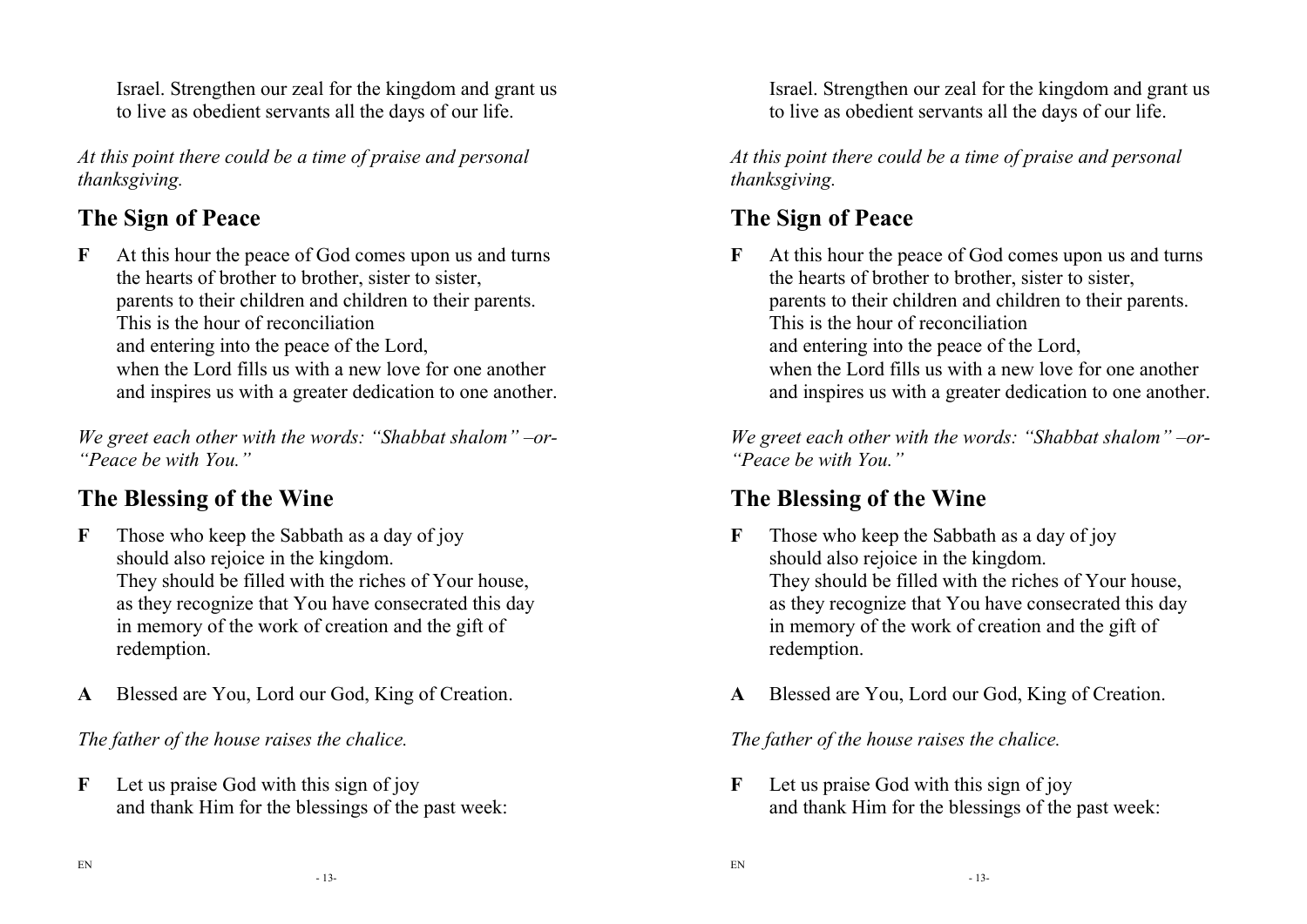for health, strength and wisdom, for our life together in our families, in our communities, for our personal growth by temptations and trials, and for the joy which we have received through our work.

*The participants may also give thanks in their own words.* 

**F** God, You have honoured us by the blessing of our labour and in Your goodness You have consecrated us by the blessing of rest when You gave us the commandment:"Six days shall You toil and do all Your work. But the seventh day is a Sabbath for the Lord, YourGod<sup>"</sup>

 Blessed are You, Lord our God, King of Creation, Who has created the fruit of the vine.

**A** Blessed are You forever, Lord our God.

*The chalice is now passed around for the people to drink from.* 

- **F** Let us especially thank God today for the salvation which we have received through Jesus, the Messiah. He once came as man into the world in order to free us from sin and the power of death. When he returns in glory he will overcome all injustice and will establish the reign of God on earth forever. Heavenly Father, through Your Son Jesus You have made us Your children.
- **A** We now live with Him through the Holy Spirit and rejoice in the day when we dwell with Him in Your eternal kingdom.
- **F** Blessed are You, Lord our God, for the rest

for health, strength and wisdom, for our life together in our families, in our communities, for our personal growth by temptations and trials, and for the joy which we have received through our work.

*The participants may also give thanks in their own words.* 

- **F** God, You have honoured us by the blessing of our labour and in Your goodness You have consecrated us by the blessing of rest when You gave us the commandment:"Six days shall You toil and do all Your work. But the seventh day is a Sabbath for the Lord, YourGod<sup>"</sup> Blessed are You, Lord our God, King of Creation, Who has created the fruit of the vine.
- **A** Blessed are You forever, Lord our God.

*The chalice is now passed around for the people to drink from.* 

- **F** Let us especially thank God today for the salvation which we have received through Jesus, the Messiah. He once came as man into the world in order to free us from sin and the power of death. When he returns in glory he will overcome all injustice and will establish the reign of God on earth forever. Heavenly Father, through Your Son Jesus You have made us Your children.
- **A** We now live with Him through the Holy Spirit and rejoice in the day when we dwell with Him in Your eternal kingdom.
- **F** Blessed are You, Lord our God, for the rest

EN

EN

- 14-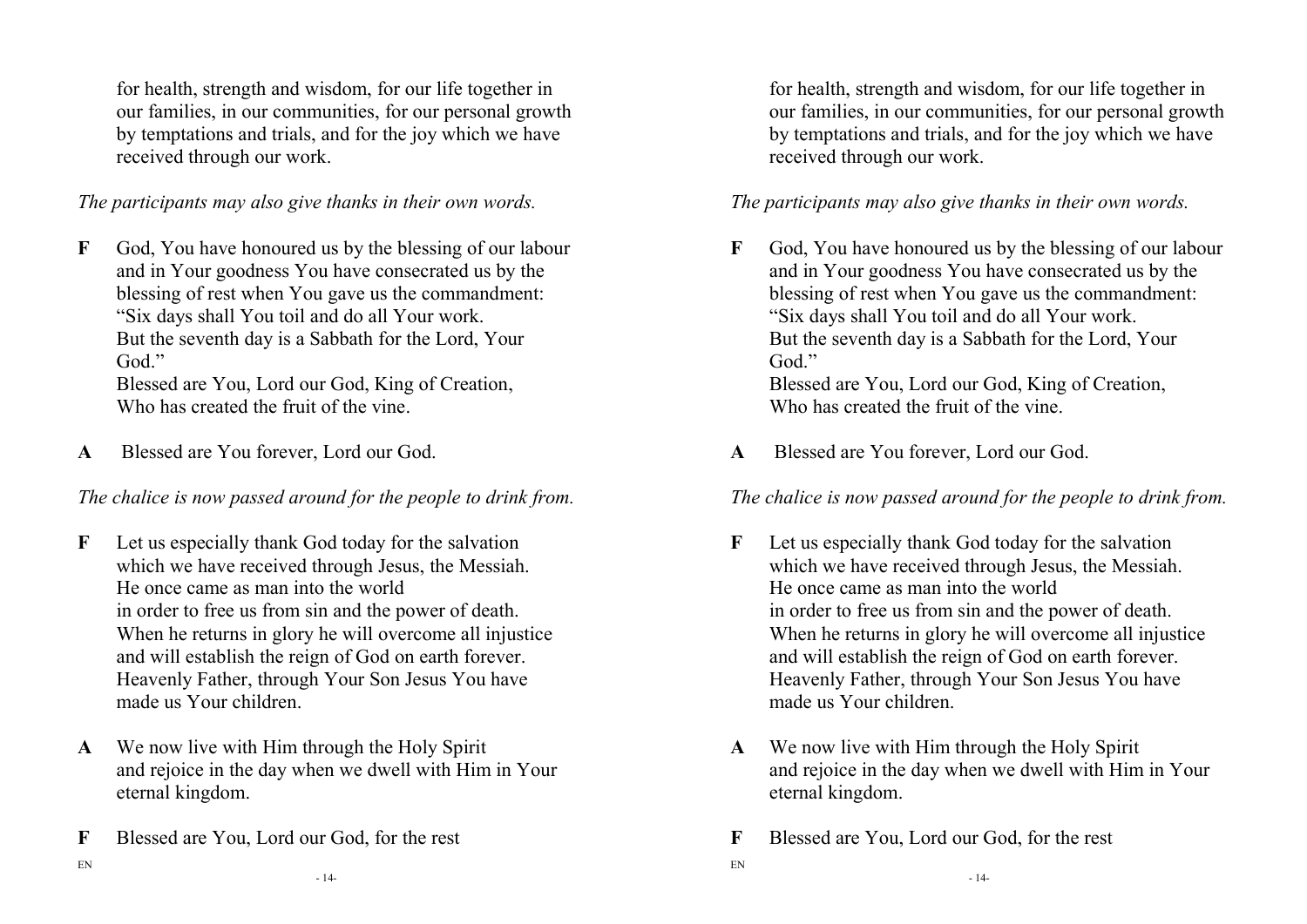which You have given us in Your Son Jesus. We thank You for this day on which You remind us of His deed for our redemption. We thank You for the new Creation which has begun in us through Him. Look graciously upon Your servants and show us Yourglory.

 Blessed are you Lord our God, for You have poured out Your grace upon Your people.

**A** Blessed are You forever, Lord our God.

*The chalice is passed around again. In the meantime the father of the house sprinkles salt on the two loaves of Sabbath bread, raises them and speaks …* 

#### **The Blessing of the Bread**

- **F** All eyes are waiting upon You and You give them nourishment at the proper time.
- **A** You open Your hand and fulfil the yearnings of all living creatures.
- **F** Blessed are You, Lord our God, King of Creation for the gift of bread.

 Through Your loving providence we have received this bread, which has become a sign of unity and love among brothers and sisters.

Just as one loaf of bread comes from numerous grains, so will we become one body,

 when we share our lives with one another in the grace of the Holy Spirit.

Blessed are You, Lord our God, King of Creation,

Who makes the earth bring forth its bread for us.

which You have given us in Your Son Jesus. We thank You for this day on which You remind us of His deed for our redemption. We thank You for the new Creation which has begun in us through Him. Look graciously upon Your servants and show us Yourglory.

 Blessed are you Lord our God, for You have poured out Your grace upon Your people.

**A** Blessed are You forever, Lord our God.

*The chalice is passed around again. In the meantime the father of the house sprinkles salt on the two loaves of Sabbath bread, raises them and speaks …* 

#### **The Blessing of the Bread**

- **F** All eyes are waiting upon You and You give them nourishment at the proper time.
- **A** You open Your hand and fulfil the yearnings of all living creatures.
- **F** Blessed are You, Lord our God, King of Creation for the gift of bread.

 Through Your loving providence we have received this bread, which has become a sign of unity and love among brothers and sisters.

Just as one loaf of bread comes from numerous grains, so will we become one body,

 when we share our lives with one another in the grace of the Holy Spirit.

Blessed are You, Lord our God, King of Creation, Who makes the earth bring forth its bread for us.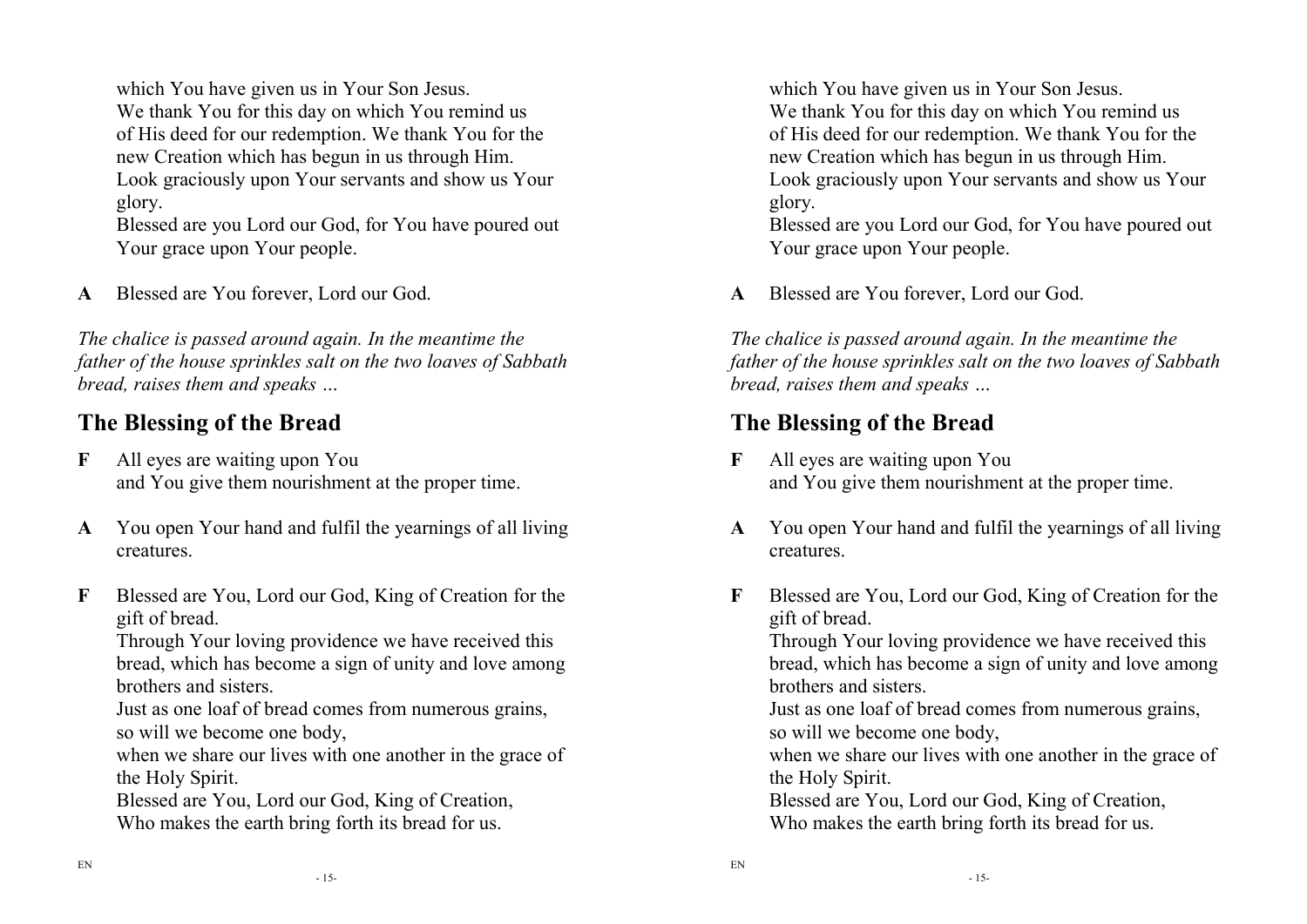**A** Blessed are You forever, Lord our God.

## **The Meal**

# **The Final Blessing**

*After the meal a chalice is again filled with wine.*

- **F** Let us praise the Lord.
- **A** Blessed be the name of the Lord, now and for eternity.
- **F** Let us praise God, for we have a share in His abundance.
- **A** Blessed be our God, for we have a share in His abundance and we live from His goodness.
- **F** Blessed are You, Lord our God, King of Heaven and Earth! You nourish everything which lives through your unchanging love and mercy. Through Your kindness we have never lacked

nourishment.

 Through Your goodness may we never miss any of the necessities of life.

Blessed are you, Lord our God, Who sustains all of Yourcreatures.

- **A** Blessed be Your Name forever.
- **F** Blessed are You, Lord our God! Through Your great mercy You have given birth to us anew as a living hope through the resurrection of Jesus from the dead.

**A** Blessed are You forever, Lord our God.

# **The Meal**

# **The Final Blessing**

*After the meal a chalice is again filled with wine.*

- **F** Let us praise the Lord.
- **A** Blessed be the name of the Lord, now and for eternity.
- **F** Let us praise God, for we have a share in His abundance.
- **A** Blessed be our God, for we have a share in His abundance and we live from His goodness.
- **F** Blessed are You, Lord our God, King of Heaven and Earth! You nourish everything which lives through your unchanging love and mercy. Through Your kindness we have never lacked nourishment. Through Your goodness may we never miss any of the necessities of life. Blessed are you, Lord our God, Who sustains all of Your

**A** Blessed be Your Name forever.

creatures.

EN

**F** Blessed are You, Lord our God! Through Your great mercy You have given birth to us anew as a living hope through the resurrection of Jesus from the dead.

- 16-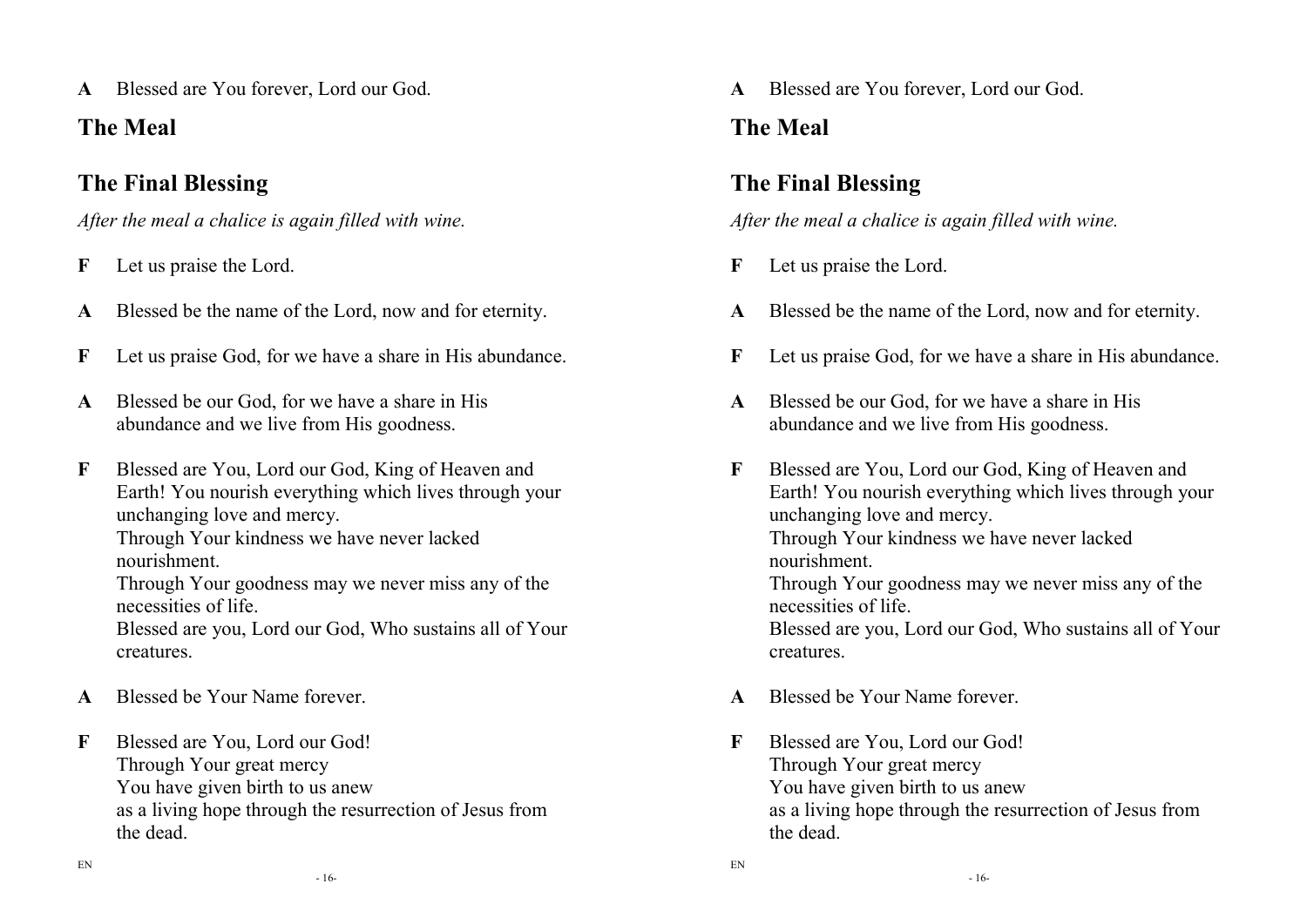You have given us an imperishable and unfailing inheritance. Blessed are You, merciful God. You have given us a new life in Your Son, the Messiah.

- **A** Blessed be Your Name forever.
- **F** Blessed are You, Lord our God, for Your mercy on Your people, who have been called by Your Name and in whom Your Spirit dwells. May Your blessing be on Your children, to whom You have given Your Son.
- **A** Blessed be Your Name forever.
- **F** Unify the Body of the Messiah in accordance with Jesus' prayer before His death. Bring all parts of His torn Body together, so that out of Jews and Gentiles the New Man may come into being.

Let us contribute to this growing reconciliation. Let us as a family of communities become a visible sign of this unity ourselves.

- **A** Blessed be Your Name forever.
- **F** Awaken Your whole people in the power of Your Spirit, that You may have pleasure in us and we may be prepared for the Second Coming of Your Son. Blessed are You, Lord our God, Ruler of Heaven and Earth!

For You rule, sustain and multiply Your people up to the present day.

You have given us an imperishable and unfailing inheritance. Blessed are You, merciful God. You have given us a new life in Your Son, the Messiah.

- **A** Blessed be Your Name forever.
- **F** Blessed are You, Lord our God, for Your mercy on Your people, who have been called by Your Name and in whom Your Spirit dwells. May Your blessing be on Your children, to whom You have given Your Son.
- **A** Blessed be Your Name forever.
- **F** Unify the Body of the Messiah in accordance with Jesus' prayer before His death. Bring all parts of His torn Body together, so that out of Jews and Gentiles the New Man may come into being. Let us contribute to this growing reconciliation. Let us as a family of communities become a visible sign
	- of this unity ourselves.
- **A** Blessed be Your Name forever.

EN

**F** Awaken Your whole people in the power of Your Spirit, that You may have pleasure in us and we may be prepared for the Second Coming of Your Son. Blessed are You, Lord our God, Ruler of Heaven and Earth!

For You rule, sustain and multiply Your people up to the present day.